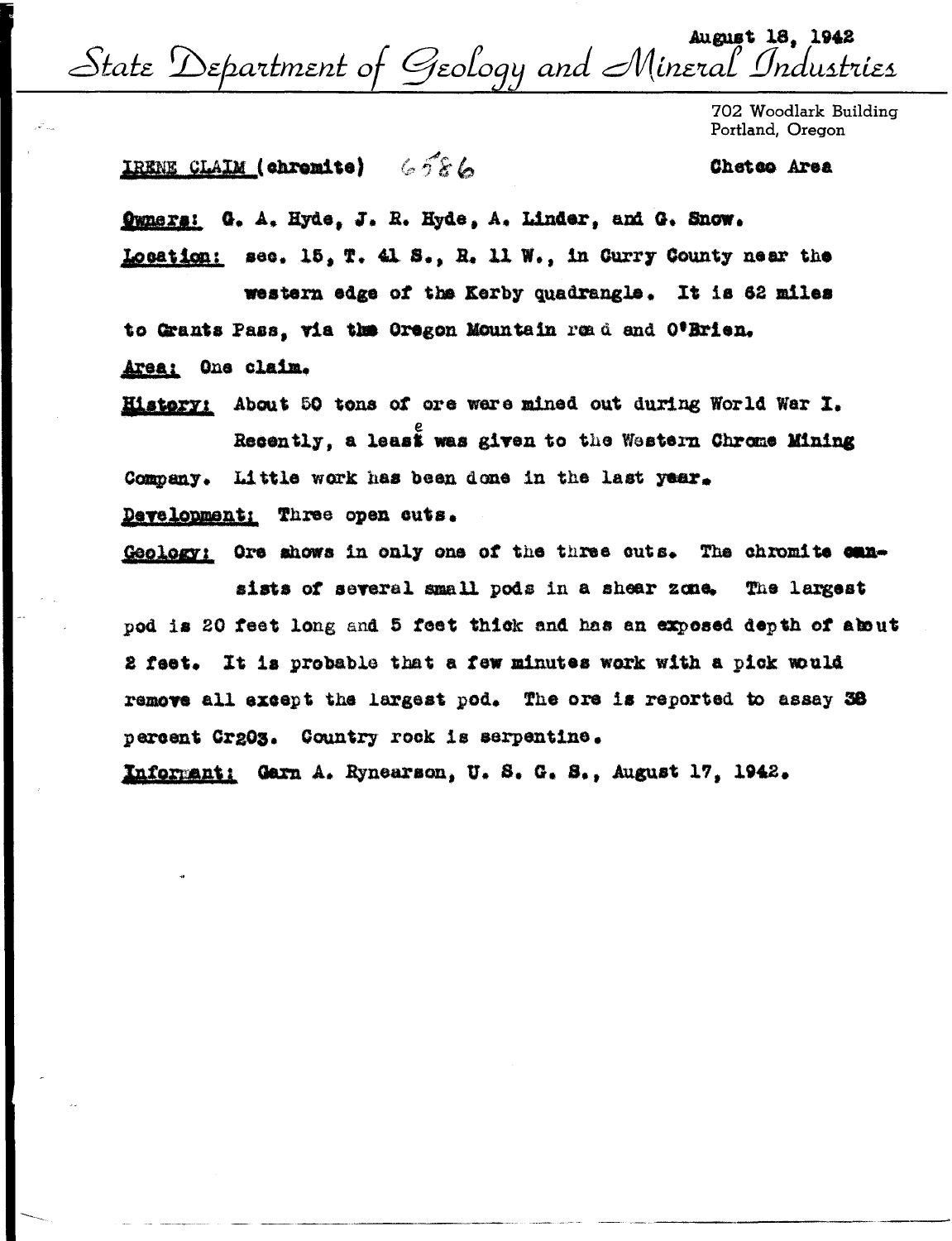State Department of Geology and Mineral Industries

## THE IRENE CLAIM (chromite)

702 Woodlark Building Portland, Oregon Chetco Area Curry Co

The request was made by Mr. G. A. Hyde for this inspection. Dr. Wells informed me that he had orders from Washington, D. C. to send a man to the property and that we could have access to their findings, so I felt that I was not justified in duplicating their investigation. Mr. Garn A. Rynearson made the investigation.

It seems that the Western Chrome Mining Company is a subsidiary of Western Heavy Hanl Company of Portland. Mr. Hyde feels that their intentions have not been entirely on the up and up, and they are attempting to hold their leases regardless of the legal contract. The U.S. G.S. wrote them and requested a guide and so far have not had the courtesy of even a reply. According to Mr. Hyde, the Western Chrone Mining Company was to start work by July 15, 1942. in order to hold the lease. This was not done.

To further complicate the situation, a similar agreement was made with the Three-Way Metal Company, Limited, Drescent City about two years ago. The Three-Way Company consists of Messrs. Coulter, Broadhurst, and Rogers. This Company now contends that their contract is still in effect and they will block any attempt to remove the ore. In addition another party posted a claim notice on the property in<br>May 1942. It is apparent that any attempt to work the deposit will result in litigation.

Mr. Rynearson estimates that there is 50 tons of ore mined out<br>which was stockpiled during the Dirst World War. He estimates not over 50 tons remain in the upposit. About 1<sup>1</sup> miles of road would have to be constructed before the ore could be shipped. The deposit would<br>then be about 62 miles by boad to the stockpile at Grants Pass or<br>about 28 miles from a possible stockpile at Crescent City.

> Ray C. Treasher Field Geologist August 18, 1942.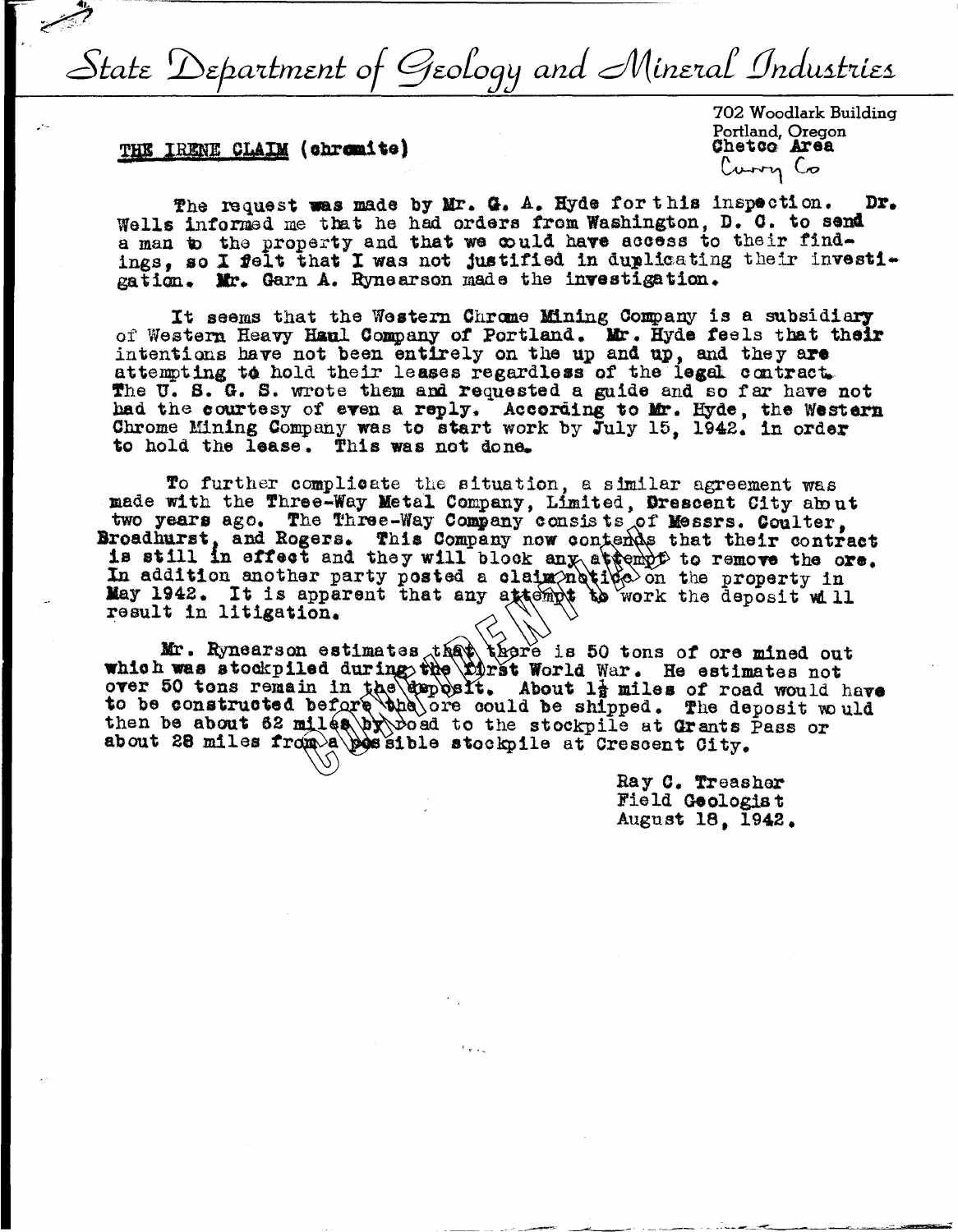CRIB MINERAL RESOURCES FILE 12

RECORD IDENTIFICATION MC60686 RECORD NO. . . . . . . . . . . . . RECORD TYPE........... XIM COUNTRY/ORGANIZATION. USGS DEPOSIT NO. ........... ODCMJ 93-92 MAP CODE ND. OF REC..

 $\mathcal{L}$ 

## REPORTER

| NAME  JOHNSON, MAUREEN G. |                                       |
|---------------------------|---------------------------------------|
| UPDATED 81 03             |                                       |
|                           | BY FERNS, MARK L. (BROOKS, HOWARD C.) |

**14** 

LEE CLEARING CLOSE

| VAME AND LOCATION                                           |                 |  |                                             |  |                                |  |                                         |  | DEPOSIT NAME (IRENE CHROMITE                                                 |  |
|-------------------------------------------------------------|-----------------|--|---------------------------------------------|--|--------------------------------|--|-----------------------------------------|--|------------------------------------------------------------------------------|--|
|                                                             |                 |  |                                             |  |                                |  | MINING DISTRICT/AREA/SUBDIST. SOURDOUGH |  |                                                                              |  |
|                                                             |                 |  | COUNTRY CODE<br>COUNTRY NAME: UNITED STATES |  |                                |  | <b>US</b>                               |  |                                                                              |  |
|                                                             |                 |  | STATE CODE OR<br>STATE NAME: OREGON         |  |                                |  |                                         |  |                                                                              |  |
|                                                             |                 |  | COUNTY CURRY<br>LAND CLASSIFICATION 41      |  |                                |  |                                         |  | DRAINAGE AREA 18010101 CALIFORNIA<br>PHYSIOGRAPHIC PROV 13 KLAMATH MOUNTAINS |  |
| QUAD SCALE                                                  | 1: 62500        |  |                                             |  | CHETCO PEAK                    |  | QUAD ND OR NAME                         |  |                                                                              |  |
| LATITUDE                                                    | $42 - 00 - 36N$ |  |                                             |  | LONG ITUDE<br>$123 - 58 - 01W$ |  |                                         |  |                                                                              |  |
| UTM NORTHING<br>4651140.3                                   |                 |  |                                             |  | UTM EASTING<br>419931.9        |  |                                         |  | UTM ZONE NO<br>$+10$                                                         |  |
| <b>TWP</b> 415<br>RANGE 11W<br>SECTION 15<br>MERIDIAN. W.M. |                 |  |                                             |  |                                |  |                                         |  |                                                                              |  |
| ALTITUDE 1600                                               |                 |  |                                             |  |                                |  |                                         |  |                                                                              |  |
|                                                             |                 |  | LOCATION COMMENTS: CEN                      |  |                                |  |                                         |  |                                                                              |  |
| COMMODITY INFORMATION<br>COMMONSTICE DOECCNT                |                 |  |                                             |  |                                |  | P                                       |  |                                                                              |  |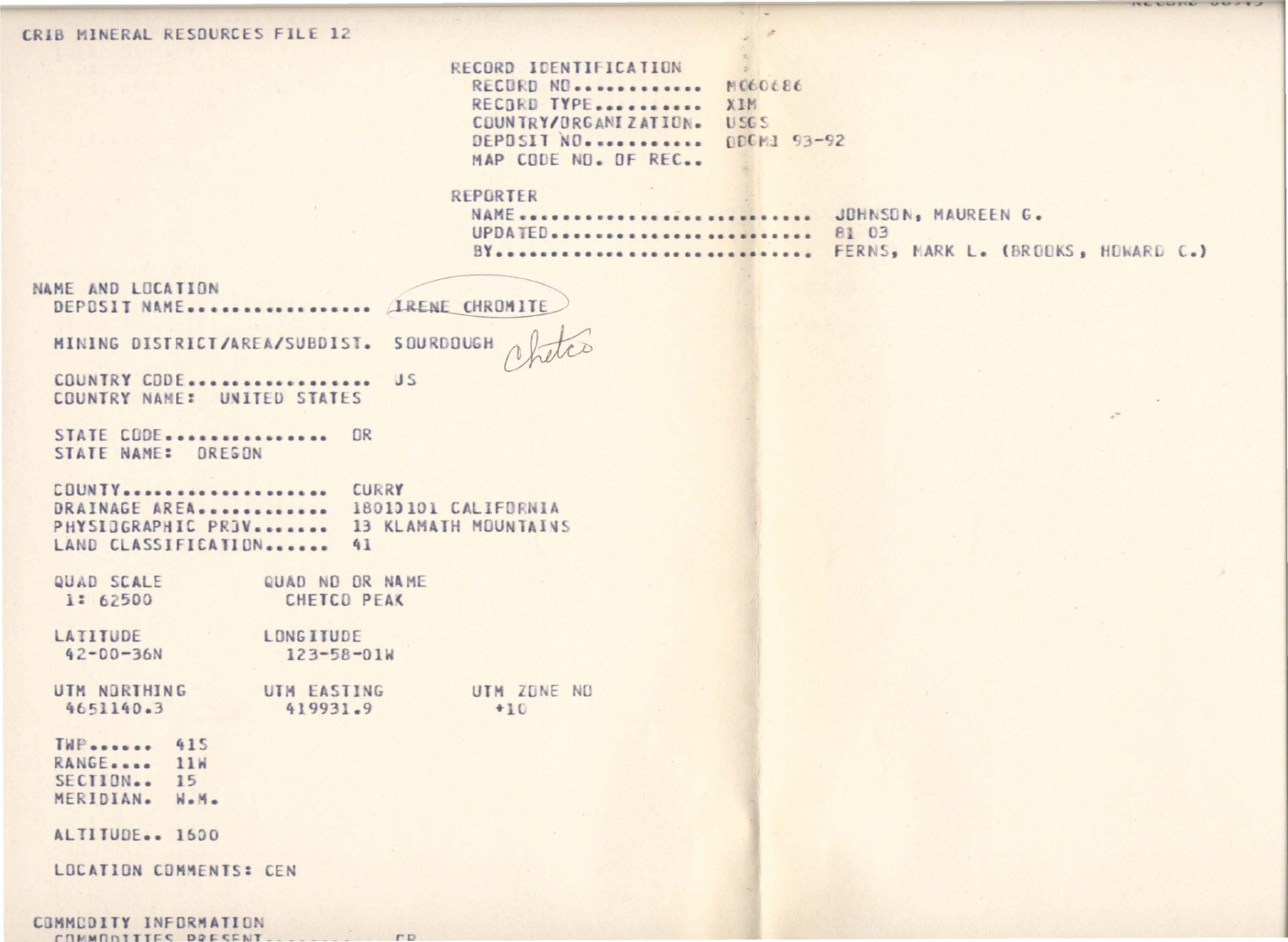```
VUINIUUAII VILVANLAJI AIII UNIINIAUN
    SPECIAL FIELD 3 LENS, SHEAR LONE
  ORE MATERIALS (MINERALS, ROCKS, ETC.):
    CHROMITE
EXPLORATION AND DEVELOPMENT
  STATUS DE EXPLOR. OR DEV. 8
DESCRIPTION OF DEPOSIT
  DEPOSIT TYPES:
    MASSIVE CHROMITE
  FORM/SHAPE OF DEPOSIT: LENS
  SIZE/DIRECTIONAL DATA
   SIZE OF DEPOSIT ...... SMALL
    DEPTH TO BOTTOM....... 2
   MAX LENGTH............ 20
   MAX WIDTH experiences 5
    DIP OF OREBODY....... 45 SW
```
FT FT FT STRIKE OF OREBOOY .... NORTH WEST

```
DESCRIPTION OF WORKINGS
     SURFACE
```

```
COMMENTS(DESCRIP. OF WORKINGS):
 THREE CUTS
```

```
PRODUCTION
```
YES SMALL PRODUCTION

ANNUAL PRODUCTION (ORE, COMMOD., CONC., OVERBURD.)

| <b>ITEM</b> |  |               | ACC AMBUNT THOUS.UNITS YEAR GRADE.REMARKS |  |                |
|-------------|--|---------------|-------------------------------------------|--|----------------|
| I URE EST   |  | 0000.020 TONS |                                           |  | 1943 FBX CR203 |
| 2 ORE EST   |  | 0000.079 TONS |                                           |  | 1942 39% CR203 |

CUMULATIVE PRODUCTION (ORE COMMOD..CONC..OVERBUR.)

ITEM ACC AMOUNT THOUS. UNITS YEAR GRADE, REMARKS WWI 38% CR203 21 TOTAL  $.149$ TONS 38.52 % CR20% (#EIGHTED AVERAGE GRADE) 23 DRE. EST  $.149$ TONS 1918-1943 **39 CR203** 

FEBLORY AUS UTHERALDER